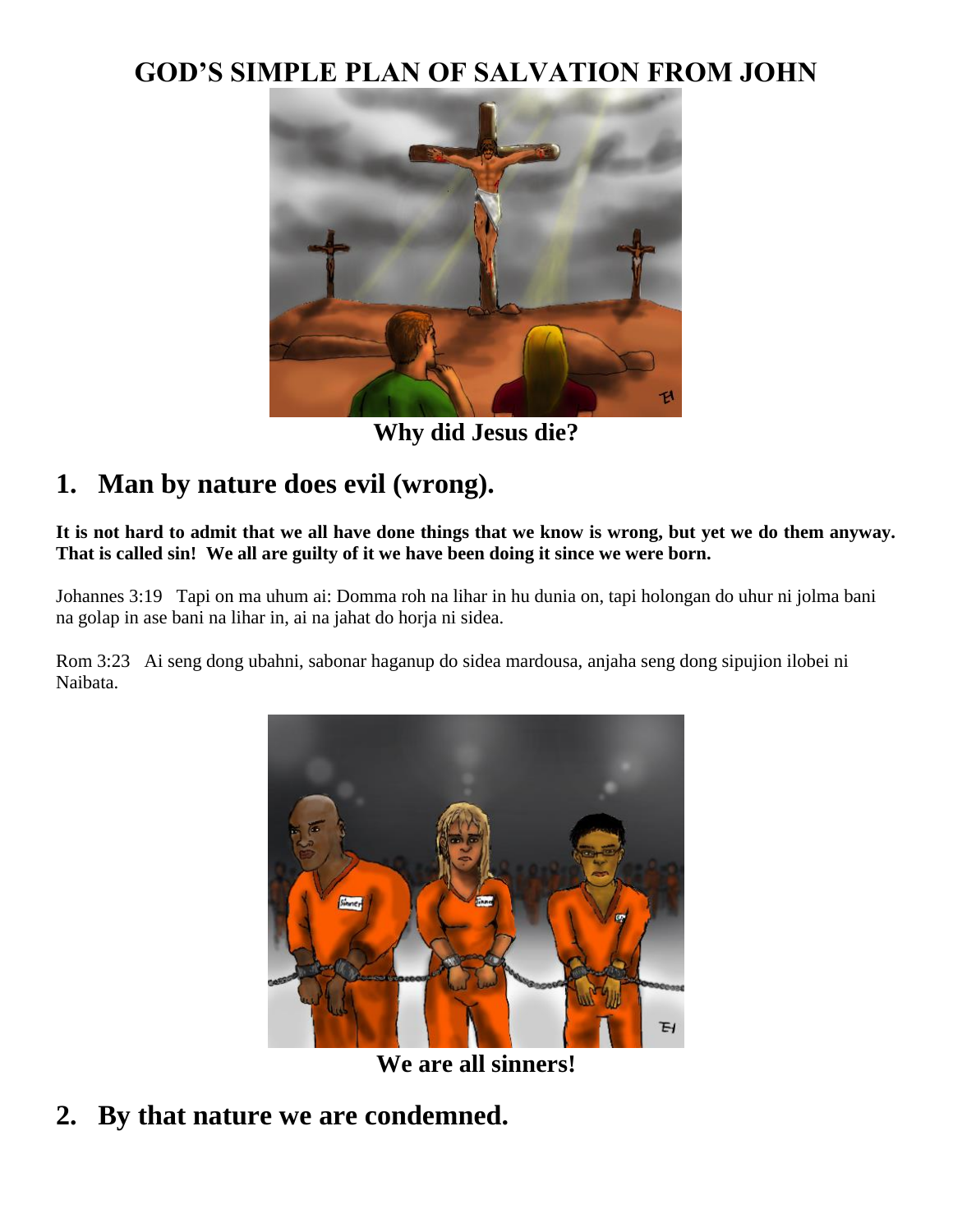Johannes 6:40 Ai on do rosuh ni uhur ni na marsuruh Ahu, ase haganup na mangidah Anak in anjaha porsaya Bani, dapotan hagoluhan na sadokah ni dokahni, anjaha papuhoonku do ia bani ari parpudi.

Johannes 3:18 Seng siuhumon na porsaya Bani, tapi na so porsaya domma hona uhum, halani lang porsaya ia bani Goran ni Anak sasada ni Naibata.

Johannes 3:36 ni Anak in, dapotan hagoluhan na sadokah ni dokahni, tapi na so mambalosi Anak in, seng idahonni ai hagoluhan, tapi ringis ni Naibata do totap bani.



**There is a cost for sin!**

## **3. Jesus was in the world and he died for us.**

Johannes 14:6 Hubere do bani sidea hagoluhan na sadokah ni dokahni; seng magou sidea sadokah ni dokahni, anjaha ise pe lang boi manrampas sidea humbani tanganku.

Johannes 3:17 Ai seng isuruh Naibata Anakni in hu dunia on, laho manguhumi dunia on, tapi ase maluah do dunia on marhiteihonsi.

Johannes 1:10,12 I dunia on hinan do Ia, anjaha marhiteihonsi do adong dunia on, hape seng itanda dunia on Ia. Tapi barang piga na manjalosi, hujai do ibere kuasa, ase gabe anak ni Naibata sidea, ai ma na porsaya bani goranni.

## **4. Salvation is a free gift, not by good works. You must take God's word for it, and trust Jesus alone!**

Salvation is trusting and receiving Jesus Christ as your Savior. It's trusting in the fact that Jesus Christ died on the cross of Calvary to pay for your sins! It's realizing there is absolutely nothing whatsoever you can do to save yourself and *completely* trusting in Jesus Christ to save you! It's not any church that saves. It's not any baptism, not good works, not sacraments, not repenting, not praying through, not living a good life — **IT'S NOT ANYTHING YOU CAN DO!**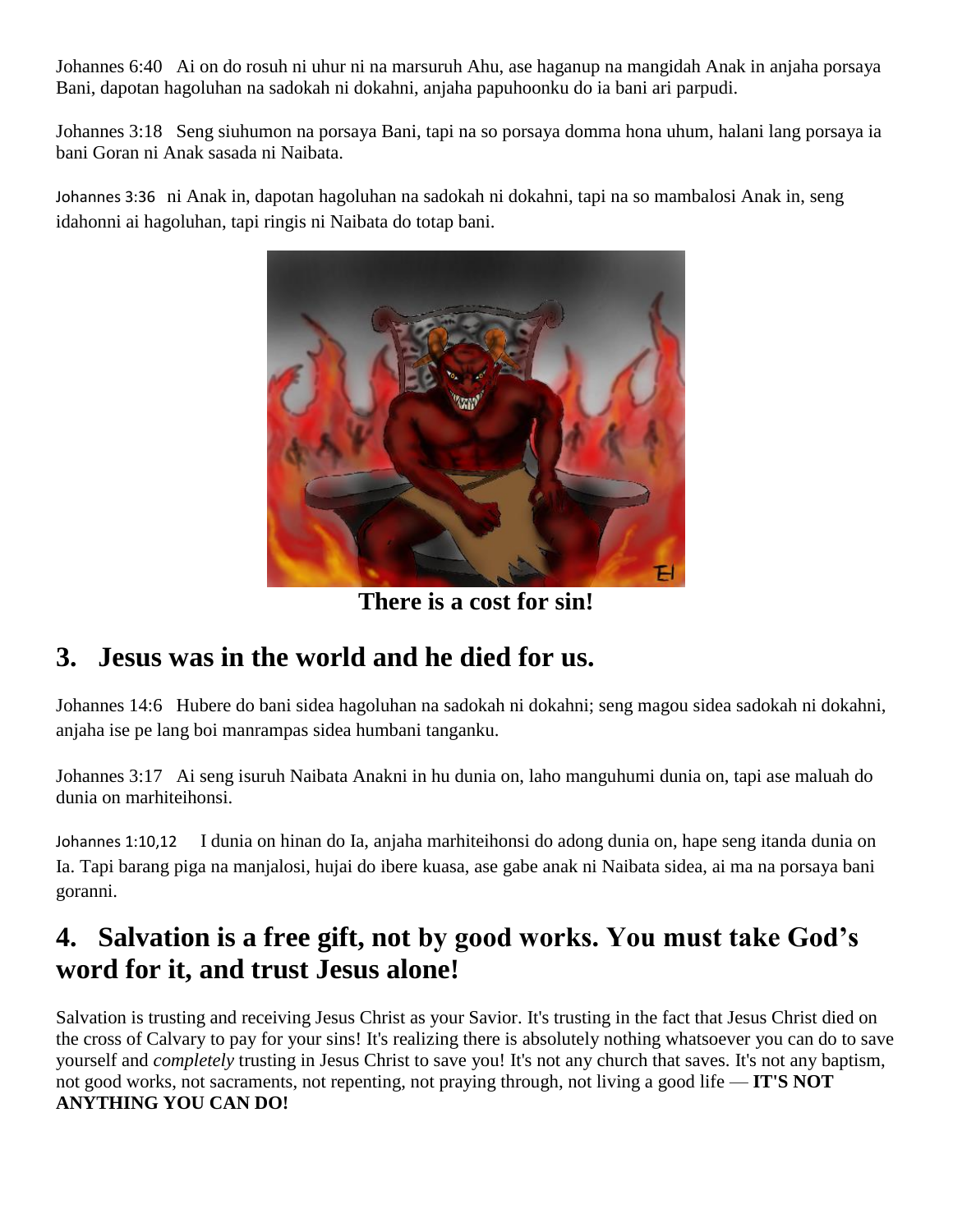Lahoan ni Apostel 4:12 Anjaha seng dong haluahon ibagas atap ise na legan, ai seng dong goran na legan itoruh ni langit ibere bani jolma, parhiteianta hu haluahon.(

Epesus 2:8-9 Ai humbani idop ni uhur do ase maluah nasiam, marhitei haporsayaon; sedo binahen nasiam, sibere-bere ni Naibata do. Sedo humbani horja, ase ulang adong na mamuji diri.

Titus 3:5 ipaluah do hita, sedo halani horja hapintoran na binahenta, tapi halani idop ni uhurni do, marhitei pandidion pangulakion tubuh ampa habayuon marhitei Tonduy Na pansing,

# **5. You must believe on the Lord and you will have everlasting life!**

Johannes 5:24 Na sintong tumang do na huhatahon on bani nasiam: Barang ise, na manangihon hatangku anjaha porsaya bani na marsuruh Ahu, domma das bani hagoluhan na sadokah ni dokahni; seng pala be ia hu paruhuman, domma mandipar ia humbani hamateian hu hagoluhan.

Johannes 6:47 Na tongon tumang do na huhatahon on bani nasiam: Barang ise na porsaya, parrupei do ia bani hagoluhan sisadokah ni dokahni.

Johannes 10:28 Hubere do bani sidea hagoluhan na sadokah ni dokahni; seng magou sidea sadokah ni dokahni, anjaha ise pe lang boi manrampas sidea humbani tanganku.



*If you want to accept Jesus Christ as your Savior and receive forgiveness from God, here is prayer you can pray. Saying this prayer or any other prayer will not save you. It is only trusting in Jesus Christ that can provide forgiveness of sins. This prayer is simply a way to express to God your faith in Him and thank Him for providing for your forgiveness.*